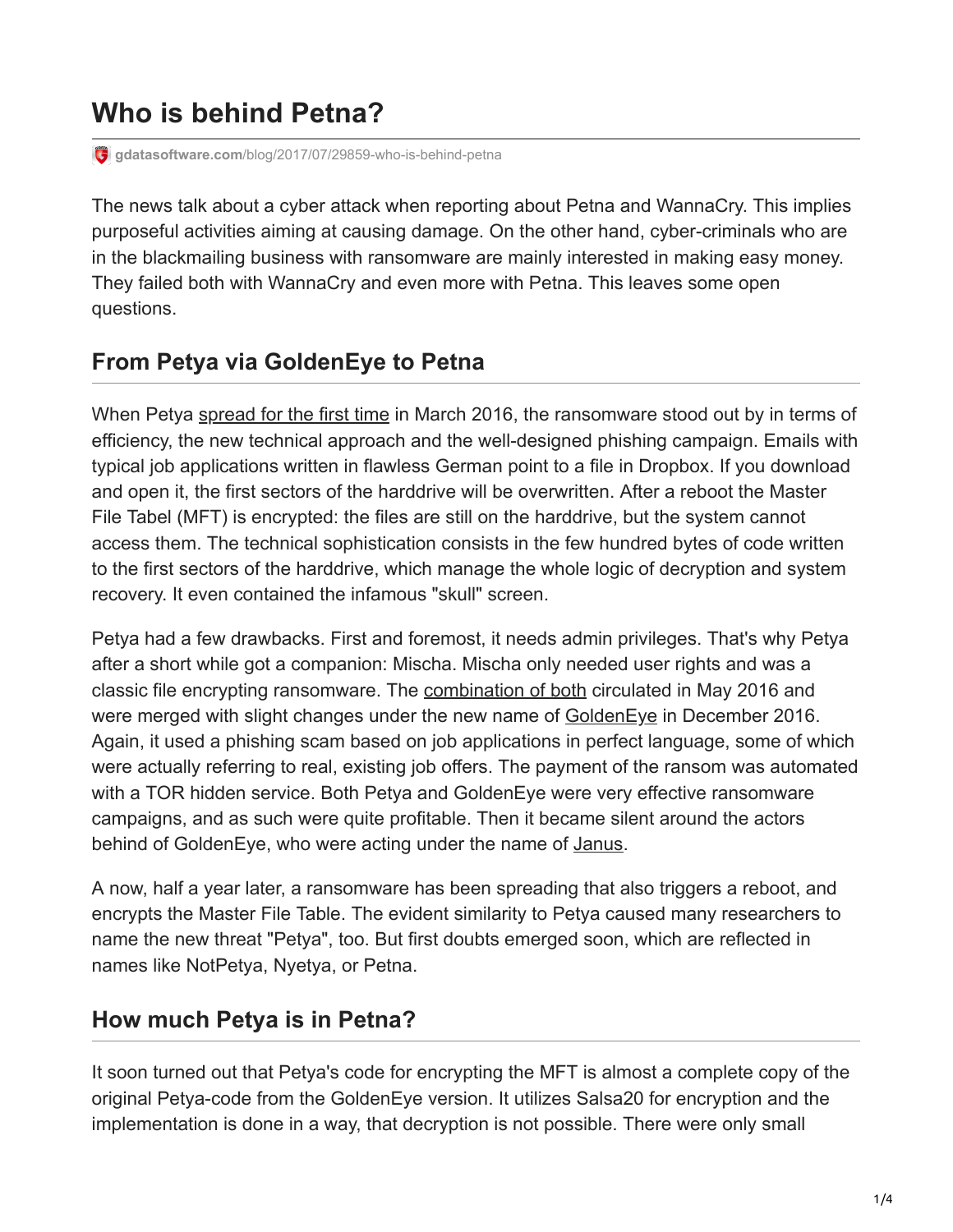changes: The original key of Petya was replaced by anonther one, which is constructed from random numbers. Not even the authors of Petna know this key. I.e. decryption of the data is not possible by any stretch of the imagination.

And that's already the end of similarities. The two other components of GoldenEye - the dropper for the encryption component, and the user-mode ransomware Mischa - are completely rewritten. This might have been a usual maintenance of the software. GoldenEye also had major modifications in relation to the original Petya especially in these two components. But it may also be the case that someone reused the code of GoldenEye's Petya. All it needs is an infected machine, and a hex editor. The malicious code is available in the first sectors of the harddrive. The changes mentioned above do not need a recompilation and hence not the original source code.

More interesting than the similarities are the differences. It starts with the infection method. Petya and GoldenEye were using phishing mails addressed to German human resource managers. And now Petna is infecting systems with drive-by-infections on websites in a [waterhole attack](https://twitter.com/craiu/status/880011103161524224)? Or even more outlying it abuses the update mechanism of a financilal software called MEDoc which is popular in Ukrainian enterprises. It is not very likely that [Janus](https://twitter.com/JanusSecretary/status/880156466115743744) is suddenly changing an established strategy. After months of silence they announced to participate in the search for the decryption key. Obviously there is another group behind this. There are some clues that the [Telebots](https://www.welivesecurity.com/2017/06/30/telebots-back-supply-chain-attacks-against-ukraine/) group has relations to Petna.

## **Few similarities to WannaCry**

The last big wave of ransomware WannaCry is slowly fading out, and there are some parallels with Petna. Petna uses the same vulnerability from the NSA leaks: EternalBlue. But Petna does not propagate over the internet. It only spreads in local networks. Petna also has some additional characteristics. EternalBlue is combined with another vulnerability from the NSA leaks: **[EternalRomance](https://technet.microsoft.com/en-us/library/security/ms17-010.aspx)**. In addition Petna identifies domain controllers and runs special searches in order to locate other machines on the network. It also spreads by using the WMI administration console, and by probing admin\$ shares with passwords and starting the infection with the tool psexec. WannaCry lacks all of these additional propagation vectors.

It is also exceptional that Petna is deleting USN journals and certain Event-Logs of infected computers. This is where Windows is logging the system's activities. By deleting these entries Petna impedes the analysis of affected systems, and - even more important - evades detection by logfile analysis as it is used in Security Information and Event Management (SIEM) systems, which are often used in huge enterprises. Thus the malware specialists in the Security Operation Centers (SOC) might notice the malicious activities too late.

### **What the intention of Petna's creators?**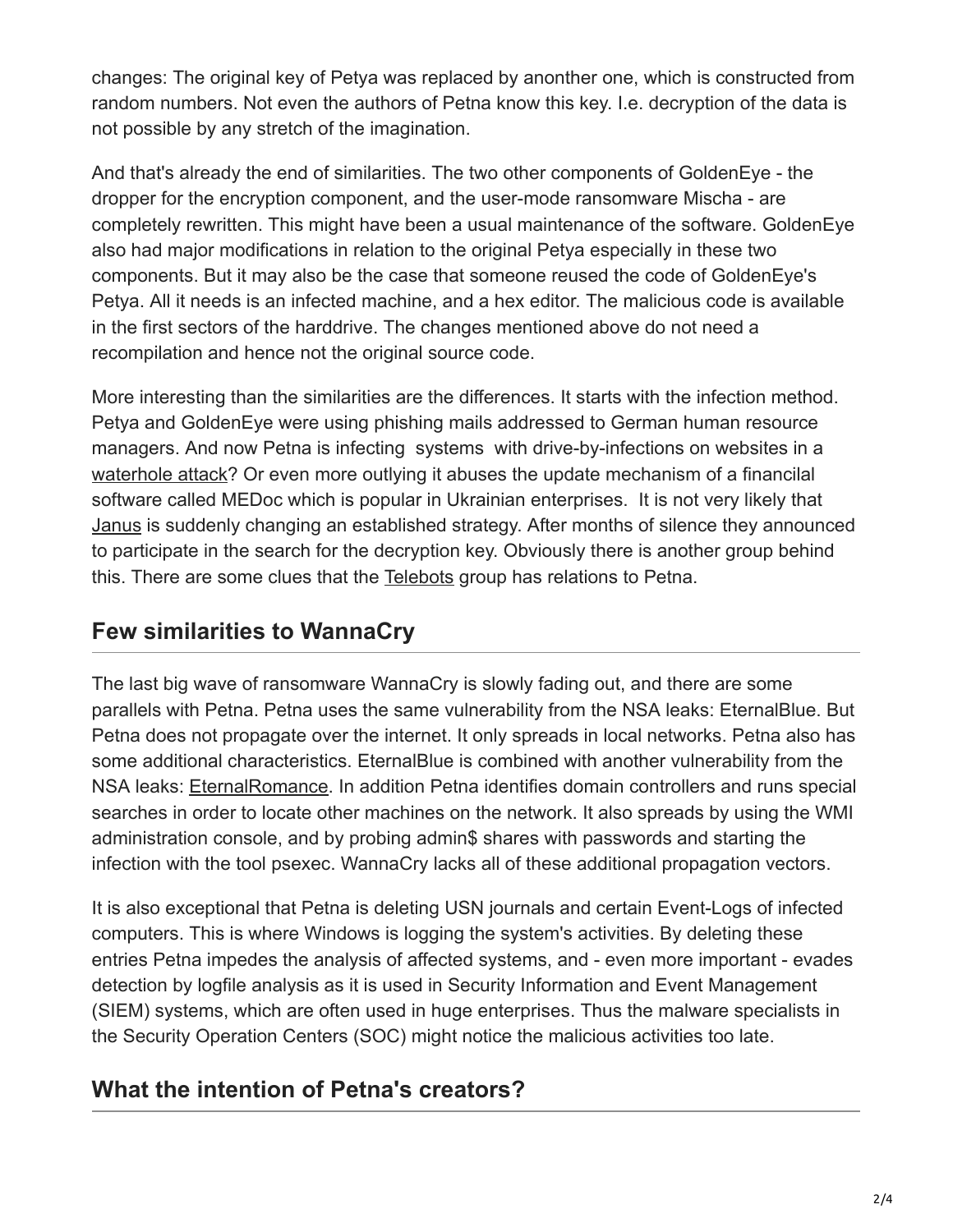By addressing human resource managers, Petya was sort of targeting enterprises. Petna is obviously aiming at major companies in a certain region. A tax and accounting software that is frequently used in Ukraine is part of the initial infection vector, it only spreads in local networks, and it hides from detection methods, which are only used in large enterprises. Looking at the list of victims this worked out well: oil production, banks, cash desks, production lines, logistics, etc. were shut down. PCs of private users are not affected.

There are several ransomware families, which are specialised on enterprises or at least identify that they are running in a company network. This usually implies higher ransom. 4 figure sums are quite common, but it could also be a 5-figure or a 6-figure digit. Petna is asking a ransom of 300 USD in BitCoins. This is the lower end for private users. This small price strongly indicates that this ransomware was not about making money. This conclusion is is supported by the sloppy implementation of the payment process. It is based on a single email address from a German provider. The email address was blocked promptly. So victims who paid could no longer send the notification. As Petna is not able to decrypt the files anyway, there is no point in paying. The associated [BitCoin account](https://blockchain.info/address/1Mz7153HMuxXTuR2R1t78mGSdzaAtNbBWX) is currently holding about 4 BTC which is a little bit more than 10,000 USD. Given the current exchange rate this means that there were 29 victims who paid the ransom (with 46 transactions). From a financial point of view Petna is a flop.

## **Cyber attacks**

Maybe money was not the primary motivation for Petna. Come to think of it, why is someone putting so much effort into intruding the networks of large Ukranian and worldwide enterprises, and the lets it all down with a poorly implemented payment system? On a second thought, it appears that it might be an act of targeted sabotage. But then, the fact that Petna spread so widely is not typical for a targeted attack. It could have been contained better to remain under the radar. It might have been a test run 'gone wild'. This is further backed by the fact that no updated versions were used after the first wave.

An [international law enforcement](https://www.theregister.co.uk/2017/06/30/europol_fbi_uks_nca_ride_out_to_ukraines_cavalry_call/) team is trying to find out where the attacks were [originating. It is too early to say whether there are nation states involved. But NATO is](https://www.infosecurity-magazine.com/news/nato-confirms-cyber-legitimate/) making clear that it is considering "cyber" as a military domain, and that attacks in this domain may trigger Article 5, assuming that reliable attribution is possible with. It is currently not known who is behind the current attacks.

### **Lessons learned**

Some companies were hit very hard. The trouble that logistics giant Maersk was affected, too, shows how much an entire business area is reliant on a working computer infrastructure. Petna and WannaCry also showed, that in many enterprises or at least areas of enterprises the protection measures are suitable to prevent and block the attack or at least deal with it swiftly. Petna also demonstrated that there are other areas where protection is not yet